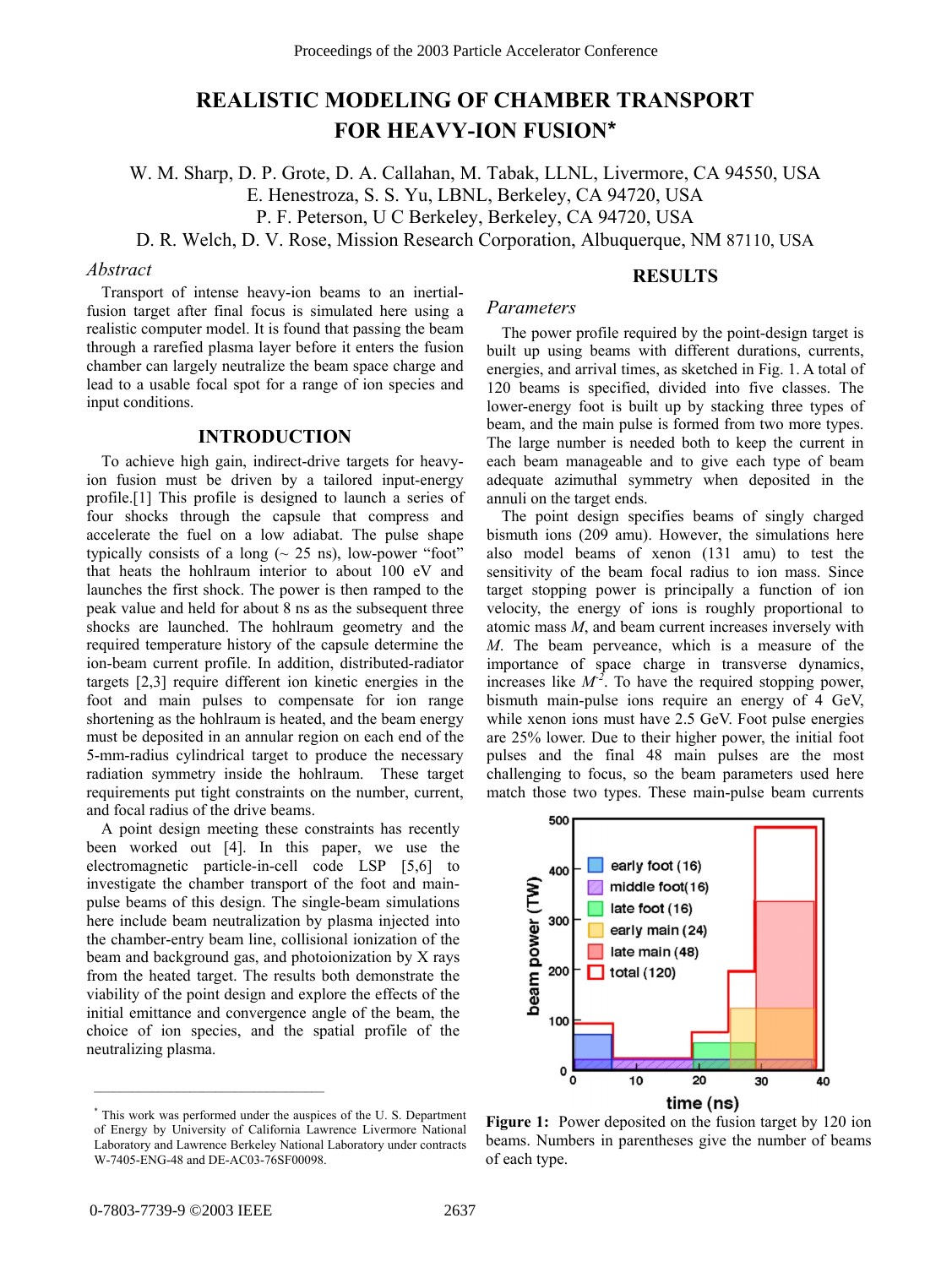are 2 kA for bismuth and 3.2 kA for xenon, and the corresponding foot-pulse currents are 1.5 kA and 2.4 kA. In all cases here, beam current falls off in the 3-ns beam ends like a normal ogive, and the radius drops from its mid-pulse value to 2 cm with a similar S-shaped pattern.

As discussed elsewhere [7] in more detail, each beam is focused on a target location six meters from the last finalfocus magnet. A beam first passes through a conical 3-m pipe lined with a molten-salt vortex to protect the surface. This molten-salt layer is modeled as an insulator with a surface conductivity of 220 S/m. The beam then enters the 3-m radius fusion chamber, filled with  $Bef_2$  and LiF vapor from the molten salt jets used to protect the chamber walls. This background gas has a vapor pressure of 7 x  $10^{12}$  cm<sup>-3</sup>.

Distributed-radiator targets require that at least 90% of the beam energy be deposited in an annulus on each end of the hohlraum. For the specific target used in the point design, the main pulse must hit an annulus with a halfwidth of 1.8 mm, and the annulus for foot pulses has a 2.2 mm half-width. Therefore, a good criterion for evaluating the simulations is the fraction of energy deposited in a band with a half-width equal to that of the target annulus. This measure ignores the curvature of the annulus but is still a useful approximation.

## *Effects of Plasma Parameters*

Plasma neutralization after final focus is essential for all the cases discussed here. The maximum perveance of main pulses is 7 x  $10^{-5}$  for bismuth and 1.7 x  $10^{-4}$  for xenon, and that of foot pulses is 2.5 times higher. Analytic work by Olson [8] indicates that the upper perveance limit for ballistic transport is about 1.6 x  $10^{-5}$ , so the number of beams would have to be increased roughly ten-fold to meet this condition. Instead, as in Ref. 7, we use a rarefied plasma in the beam entry pipe to neutralize each beam before it enters the chamber. Placing a 10-cm thick layer of plasma with a density of 3 x  $10^{11}$  cm<sup>-3</sup> near each end of the 3-m entry pipe increases beam neutralization from about 30% near the target to more than 95% and decreases the rms radius of the beam focal-spot from about 2.5 cm to less than 2 mm.

While a neutralizing plasma upstream makes a dramatic improvement in beam focus, we find that increasing the plasma density has little effect, so long as there are sufficient plasma electrons in the volume swept out by the beam to fully neutralize the beam space charge. The 3 x  $10^{11}$  cm<sup>-3</sup> plasma density used here is about a factor of ten higher than this minimum, but a significant change in the beam focal radius is only seen when the plasma density is lower than about  $10^{10}$  cm<sup>-3</sup>.

Although the beam focal spot is not sensitive to the plasma density, the axial density profile of the plasma layers is found to have a pronounced effect, particularly that of the first layer encountered by the beam. When the plasma density drops abruptly to zero at the plasma edge, only about 85% of the energy of a bismuth main pulse falls within the requisite 1.8-mm half-width band, but this fraction increases to 92% when the density falls

parabolically over 3-cm and to 97% for a 6-cm parabolic or normal-ogive edge. An examination of these cases shows that a current of backstreaming electrons nearly equalling the beam current develops as the unneutralized beam approaches the square-profile plasma. This current flows near the beam axis, and the resulting nonlinear space-charge field within the beam causes a substantial emittance increase. Both the electron current and the emittance increase are less for the other plasma profiles. For example, we see only a 10% emittance increase in the entry pipe for the ogive profile, compared with nearly a doubling for a square plasma edge. For the remaining cases here, we use the more realistic ogival profile.

We have also studied the sensitivity of the beam focal spot to the length plasma. Specifically, we have compared placing a plasma layer near each end of the entry pipe against backfilling the entire entry pipe with plasma. In each case, a 6-cm ogival plasma boundary is used on each plasma edge, and the same  $3 \times 10^{11}$  cm<sup>-3</sup> interior density is specified. For both bismuth and xenom main pulses, a plasma backfill increases the energy deposited on the target annulus by about 3%. Nonetheless, we use the layout with two plasma layers for other cases here because it poses fewer engineering problems.

# *Effect of Initial Emittance*

 The robust point design specifies an initial normalized edge emittance of about 2 mm-mrad, allowing less than a factor of five growth from source to target. Simulations show a marked degradation in the beam focal spot when this stringent condition is not met. When the initial emittance of a xenon main pulse is doubled, for example, the energy deposited in a 1.8-mm half-width band drops from 96% to 90%, and this fraction drops to about 85% when the emittance is tripled. Bismuth beams a somewhat less sensitive to emittance change, but a tripling of the nominal value still leads to an unusable focal spot. Since the emittance grows only about 20% in the chamber when a realistic plasma density profile is used, emittance growth in the accelerator is tightly constrained.

# *Effect of Convergence Angle*

A smaller beam convergence angle is preferable for several reasons. The unshielded solid angle around the target through with neutrons, gamma rays, and debris can escape is proportional to the square of the beam radius, so reducing the convergence angle simplifies shielding. A second benefit is that the beam bundle converging on each end of the hohlraum can have a smaller cone angle, allowing the use of higher-gain targets as well as smaller and less costly final-focus magnets.

The robust point design specifies a maximum convergence angle of 10-mrad, corresponding to a 6-cm radius after final focus, six meters from the target. LSP simulations of both bismuth and xenon show less than a 5% drop in the energy deposited within the target annulus when a 7.5-mrad convergence angle is used. This change is substantially less than the 25% predicted from a simple ballistic-transport model, indicating that residual space